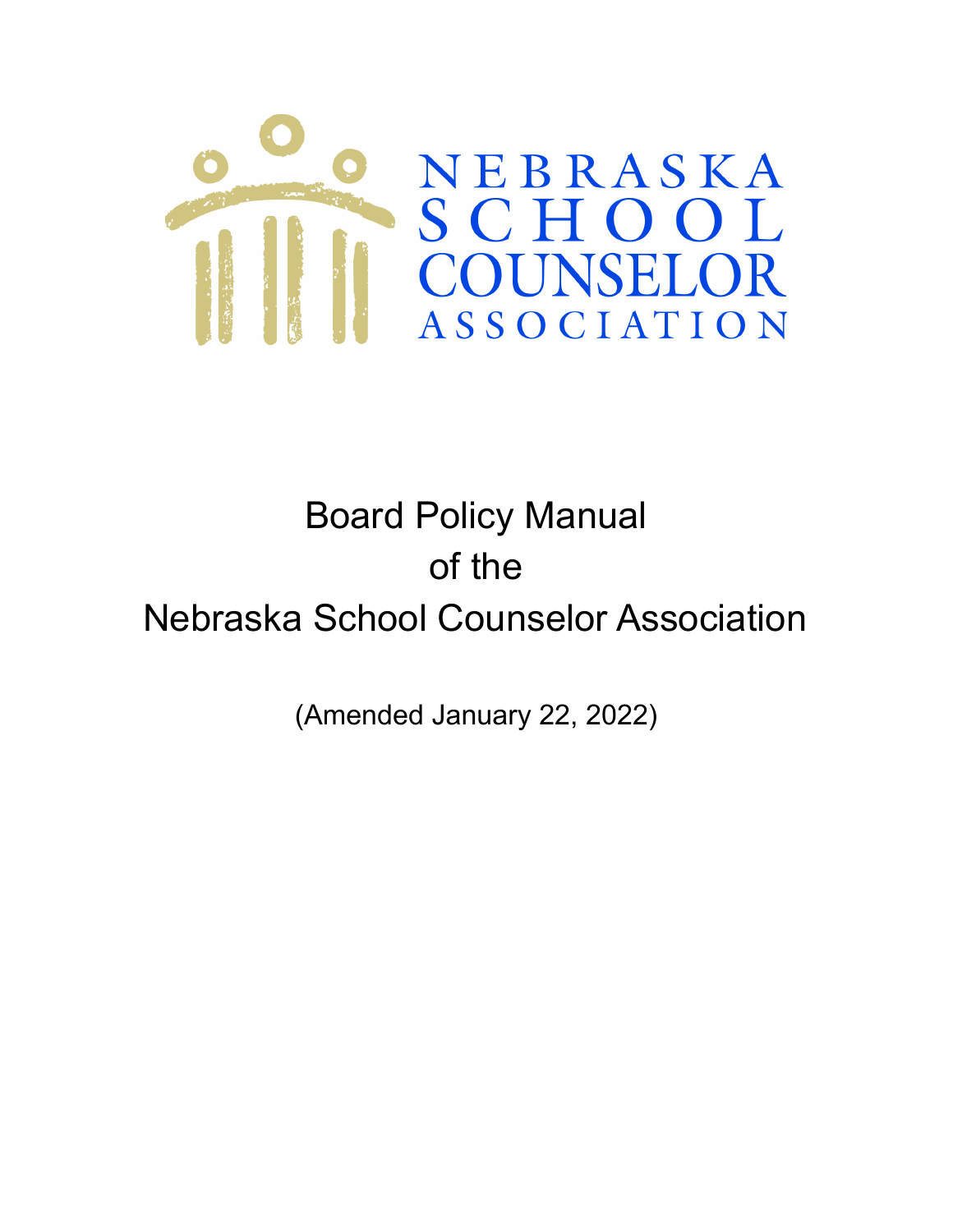## Ends Policies

**GLOBAL ENDS POLICY:** NSCA exists so that conditions enable Nebraska school counselors to practice at the highest level of effectiveness to justify expenditure of 100% of the operational budget.

E.1 The highest priority of NSCA is that Nebraska school counselors share a common and consistent professional identity.

E.1-A School counselors have the knowledge necessary to implement the ASCA National Model.

E.1-B School counselors have the knowledge necessary to follow the ASCA Ethical Standards for School Counselors.

E.2 The second highest priority of NSCA is that Nebraska school counselors are knowledgeable about best practices and current trends in school counseling.

E.3 The third highest priority of NSCA is that administrators, superintendents, school board members, and policy-makers understand the benefit of school counselors effectively implementing a comprehensive school counseling program.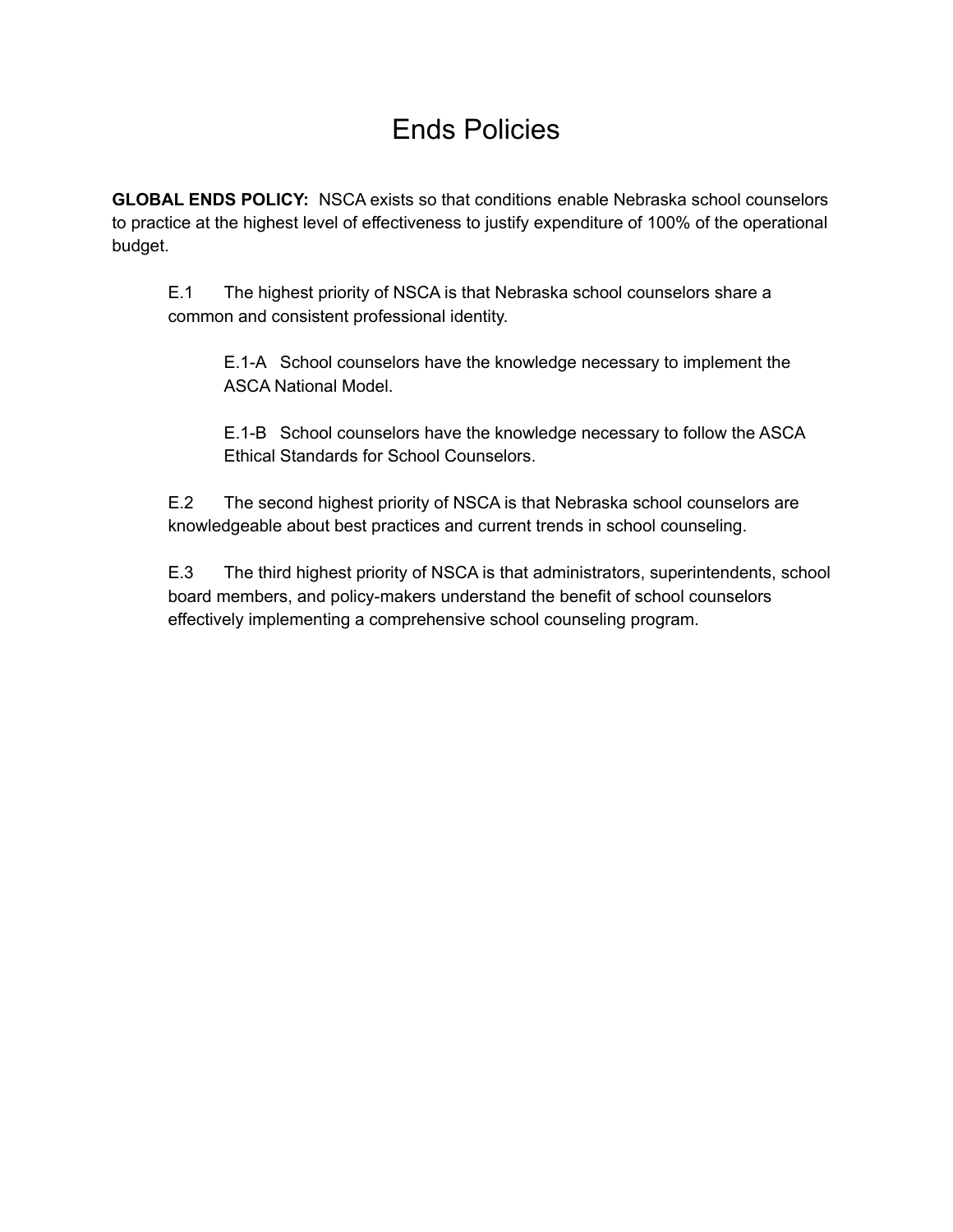## Executive Limitations Policies

**GLOBAL EXECUTIVE LIMITATION POLICY**: The Executive Director shall not cause or allow any organizational practice, activity, decision, or circumstance that is either unlawful, imprudent, or in violation of commonly accepted business and professional ethics and practices.

EL.1 **TREATMENT OF CUSTOMERS:** With respect to interactions with customers or those applying to be customers, the Executive Director shall not cause or allow conditions, procedures, or decisions that are discriminatory, unsafe, untimely, undignified, or unnecessarily intrusive.

EL.1-A The Executive Director will not elicit information for which there is no clear necessity.

EL.1-B The Executive Director will not use methods of collecting, reviewing, transmitting or storing information that fails to protect against improper access to the material elicited.

EL.1-C The Executive Director will not cause or allow information about owners and customers to be used inappropriately.

EL.1-D The Executive Director will not fail to establish with customers a clear understanding of what may be expected and what may not be expected from the service offered.

EL.1-E The Executive Director will not leave customers uninformed of this policy or leave customers without a way to be heard if they believe they have not been accorded a reasonable interpretation of their protections under this policy.

EL.2 **TREATMENT OF STAFF:** With respect to the treatment of paid and volunteer staff, the Executive Director may not cause or allow conditions that are discriminatory, unfair, undignified, disorganized, or unclear. The Executive Director also will not cause or allow staff to engage in external activities, with or without compensation, that compete or conflict with NSCA.

EL.3 **FINANCIAL PLANNING/BUDGETING:** The Executive Director shall not cause or allow financial planning for any fiscal year or the remaining part of any fiscal year to deviate materially from the board's Ends priorities, risk financial jeopardy, or fail to be derived from a multi-year plan.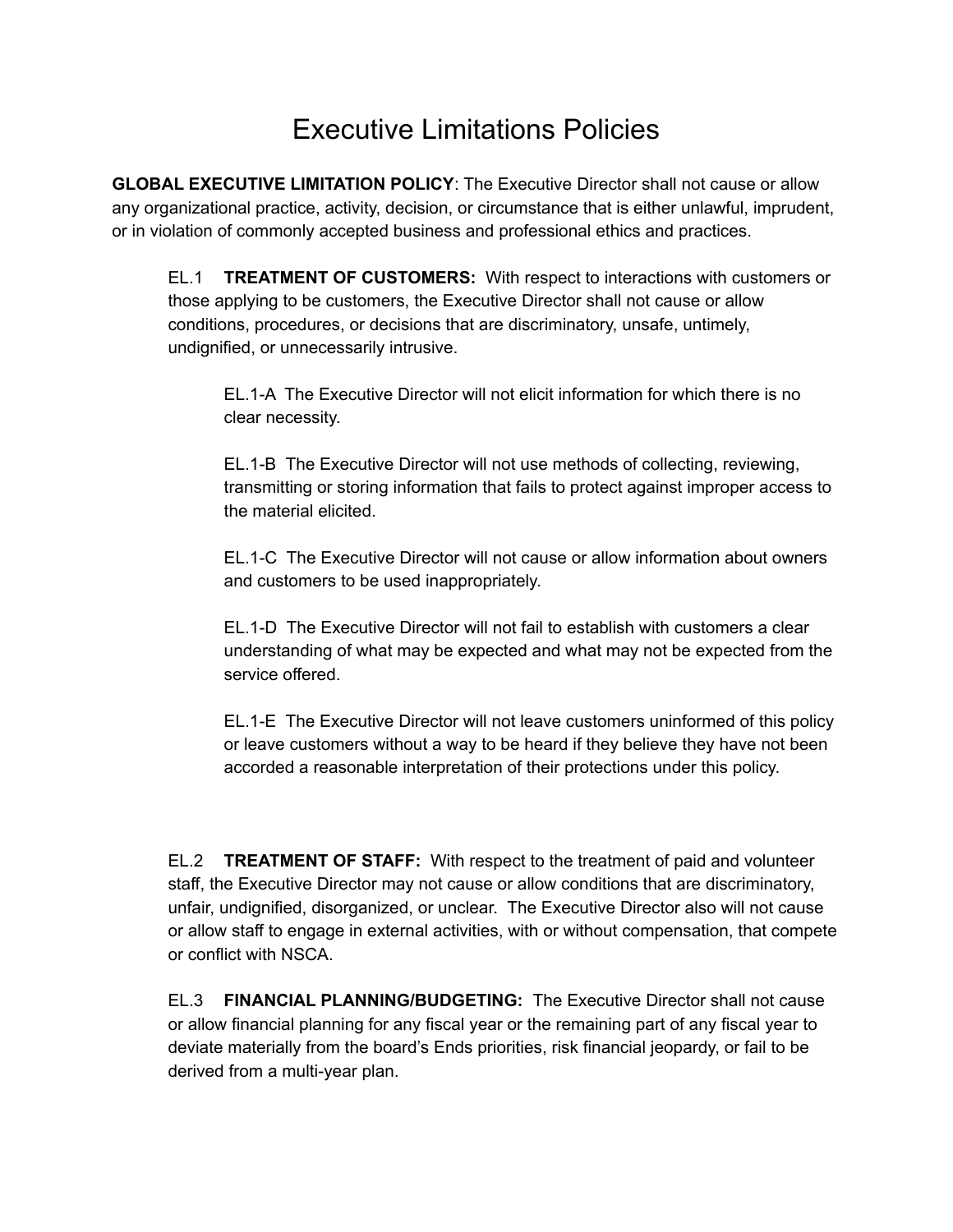EL.3-A The Executive Director will not allow budgeting that risks incurring those situations or conditions described as unacceptable in the board policy "Financial Conditions and Activities."

EL.3-B The Executive Director will not allow budgeting to omit credible projection of revenues and expenses, separation of capital and operational items, cash flow, and disclosure of planning assumptions.

EL.3-C The Executive Director will not allow budgeting to provide less for board prerogatives during the year than is set forth in the "Cost of Governance" policy.

EL. 4 **FINANCIAL CONDITION AND ACTIVITIES:** With respect to the actual, ongoing financial conditions and activities, the Executive Director shall not cause or allow the development of financial jeopardy or material deviation of actual expenditures from board priorities established in Ends policies.

EL.4-A The Executive Director will not expend more funds during two consecutive fiscal years than are expected to be received over the course of the same two fiscal years.

EL.4-B The Executive Director will not use any long term reserves.

EL.4-C The Executive Director will not fail to settle payroll and debts in a timely manner.

EL.4-D The Executive Director will not allow tax payments or other government ordered payments of fillings to be overdue or inaccurately filed.

EL.4-E The Executive Director will not acquire, encumber or dispose of real estate.

EL.4-F The Executive Director will not allow receivables after a reasonable grace period.

EL.5 **EMERGENCY EXECUTIVE DIRECTOR SUCCESSION:** To protect the board from sudden loss of Executive Director services, the Executive Director shall not permit there to be fewer than two other board members sufficiently familiar with board and Executive Director issues and processes to enable either to take over with reasonable proficiency as an interim successor.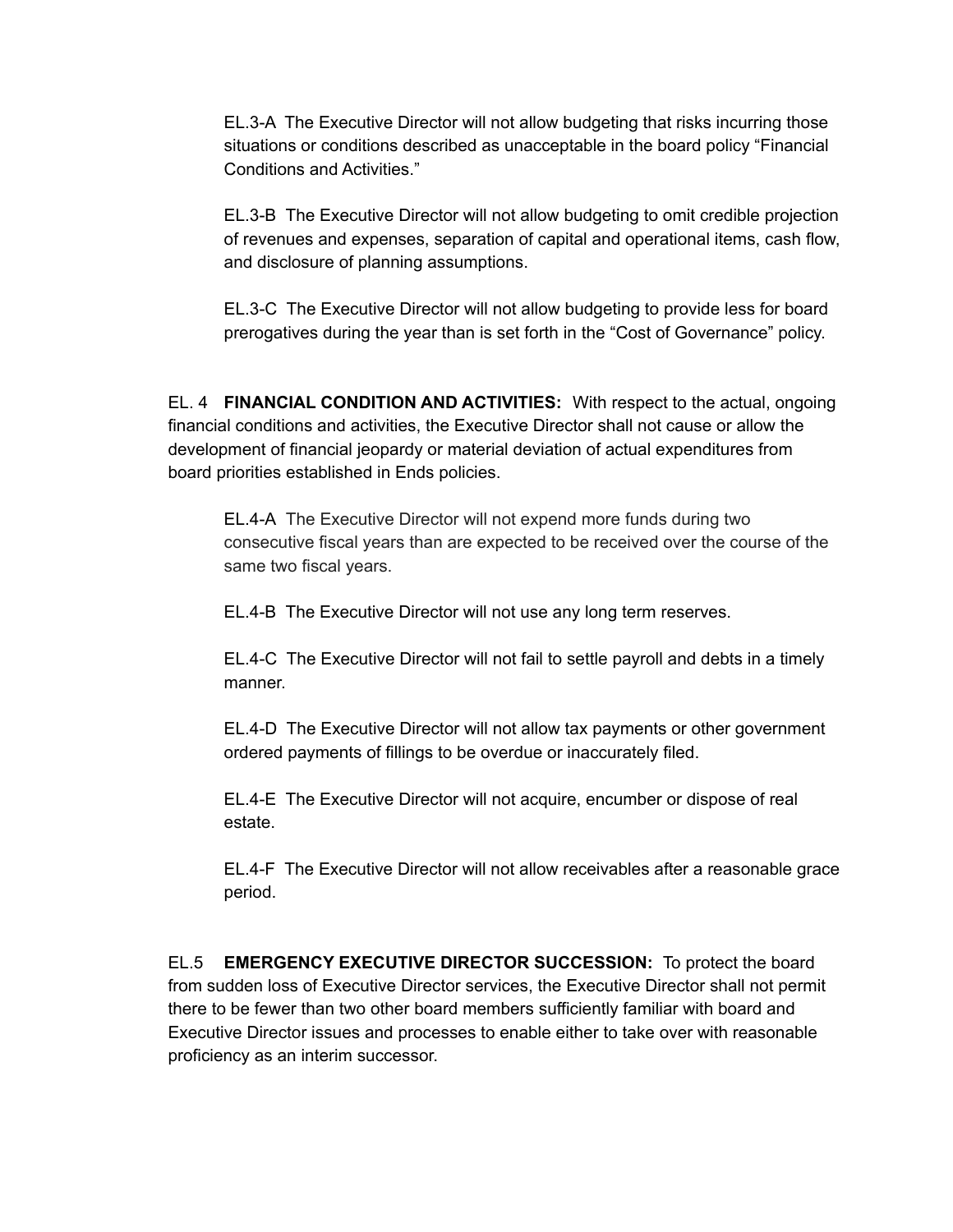EL.6 **ASSET PROTECTION:** The Executive Director shall not cause or allow tangible or intangible corporate assets to be unprotected, inadequately maintained, or unnecessarily risked.

EL.6-A The Executive Director will not allow board members, staff, and the organization itself fail to be inadequately insured against casualty, property and liability losses.

EL.6-B The Executive Director will not allow the organization to be exposed to risk of misappropriation or misuse of funds.

EL.6-C The Executive Director will not allow fewer than two people, who are known to the board 100% of the time, to have access to all financial accounts and will not allow the board to be uninformed as to who those two people are.

EL.6-D The Executive Director will not unnecessarily expose the organization, its board or staff to claims of liability.

EL.6-E The Executive Director will not make purchases or commitments without protection against conflict of interest and comparison of prices and quality.

EL.6-F The Executive Director will not fail to protect intellectual property, information, and files from loss or significant damage.

EL.6-G The Executive Director will not receive, process, or disburse funds under controls that are insufficient to meet an auditor's accounting standards.

EL.6-H The Executive Director will not compromise the independence of the board's audit or other external monitoring or advice, such as by engaging parties already chosen by the board as consultants or advisers.

EL.6-I The Executive Director will not allow investments to deviate from a moderate risk tolerance and a long-term growth objective.

EL.6-I1 The Executive Director will not use investment management companies or investment advisors that are not licensed by and registered with the Financial Industry Regulatory Authority.

EL.6-I2 The Executive Director will not allow average annual growth of investments to be less than 1.75%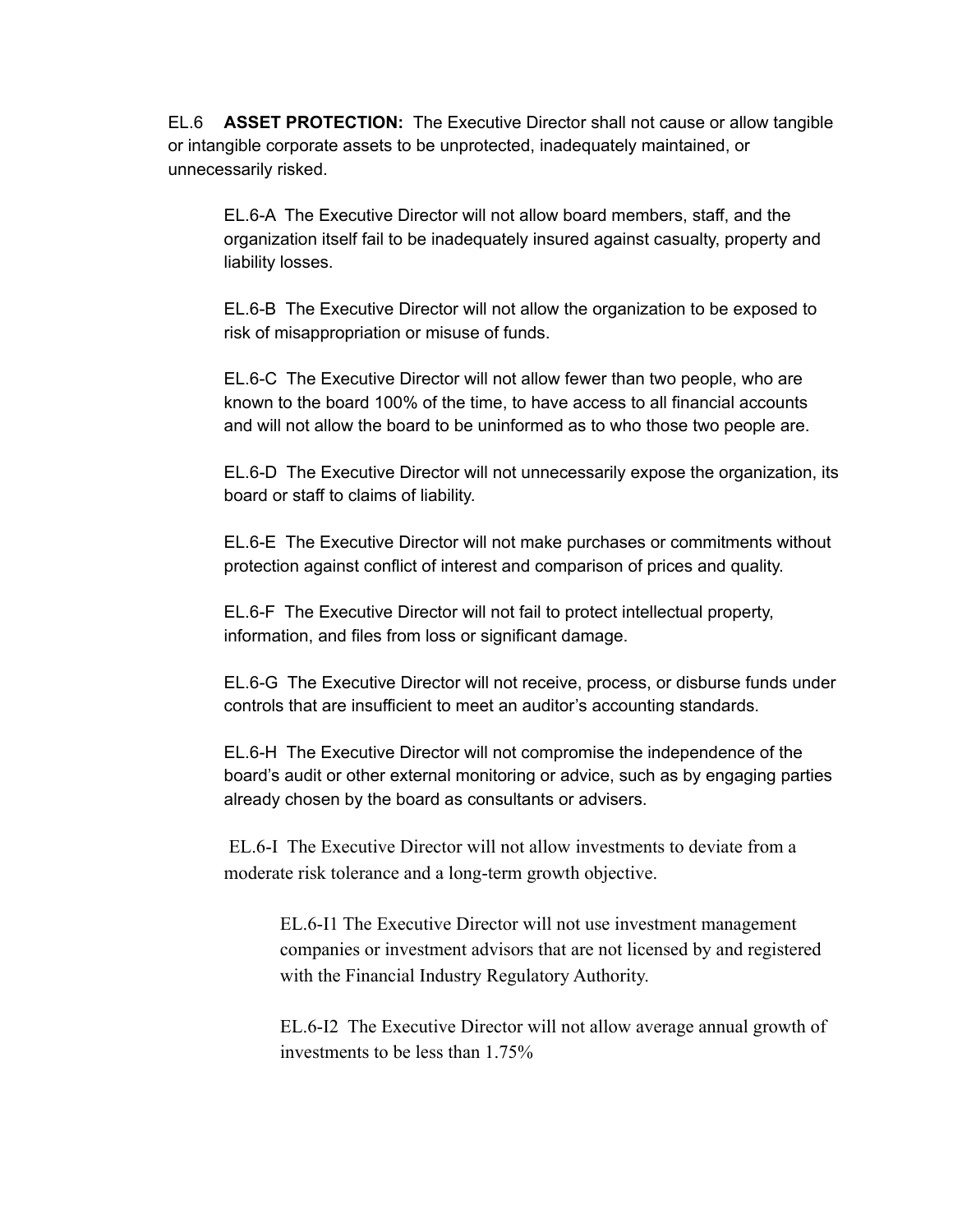EL.6-J The Executive Director will not endanger the organization's public image, credibility or its ability to accomplish Ends.

EL.6-K The Executive Director will not change the organization's name or substantially alter its identity in the community.

EL.6-L The Executive Director will not create or purchase any subsidiary corporation.

EL.6-M The Executive Director may not cause or allow conditions or practices that result in noncompliance with ASCA bylaws.

EL.7 **COMPENSATION AND BENEFITS:** With respect to employment, compensation and benefits to employees, consultants, contract workers, and volunteers, the Executive Director shall not cause or allow jeopardy to financial integrity or to public image.

EL.7-A The Executive Director will not change the Executive Director's own compensation and benefits.

EL.7-B The Executive Director will not create obligations in any event longer than one year and in all events subject to losses in revenue.

EL.8 **COMMUNICATION AND SUPPORT TO THE BOARD:** The Executive Director shall not cause or allow the board to be uninformed or unsupported in its work.

EL.8-A The Executive Director will not withhold, impede, or confound information relevant to the Board's informed accomplishment of its job.

> EL.8-A1 The Executive Director will not neglect to submit monitoring data required by the board in Board Management Delegation policy "Monitoring Executive Director Performance" in a timely, accurate, and understandable fashion, directly addressing provisions of board policies being monitored, and including the Executive Director interpretations consistent with Board-Management Delegation policy "Delegation to the Executive Director" as well as relevant data.

> EL.8-A2 The Executive Director will not allow the board to be unaware of any actual or anticipated noncompliance with any Ends or Executive Limitations policy of the board regardless of the board's monitoring schedule.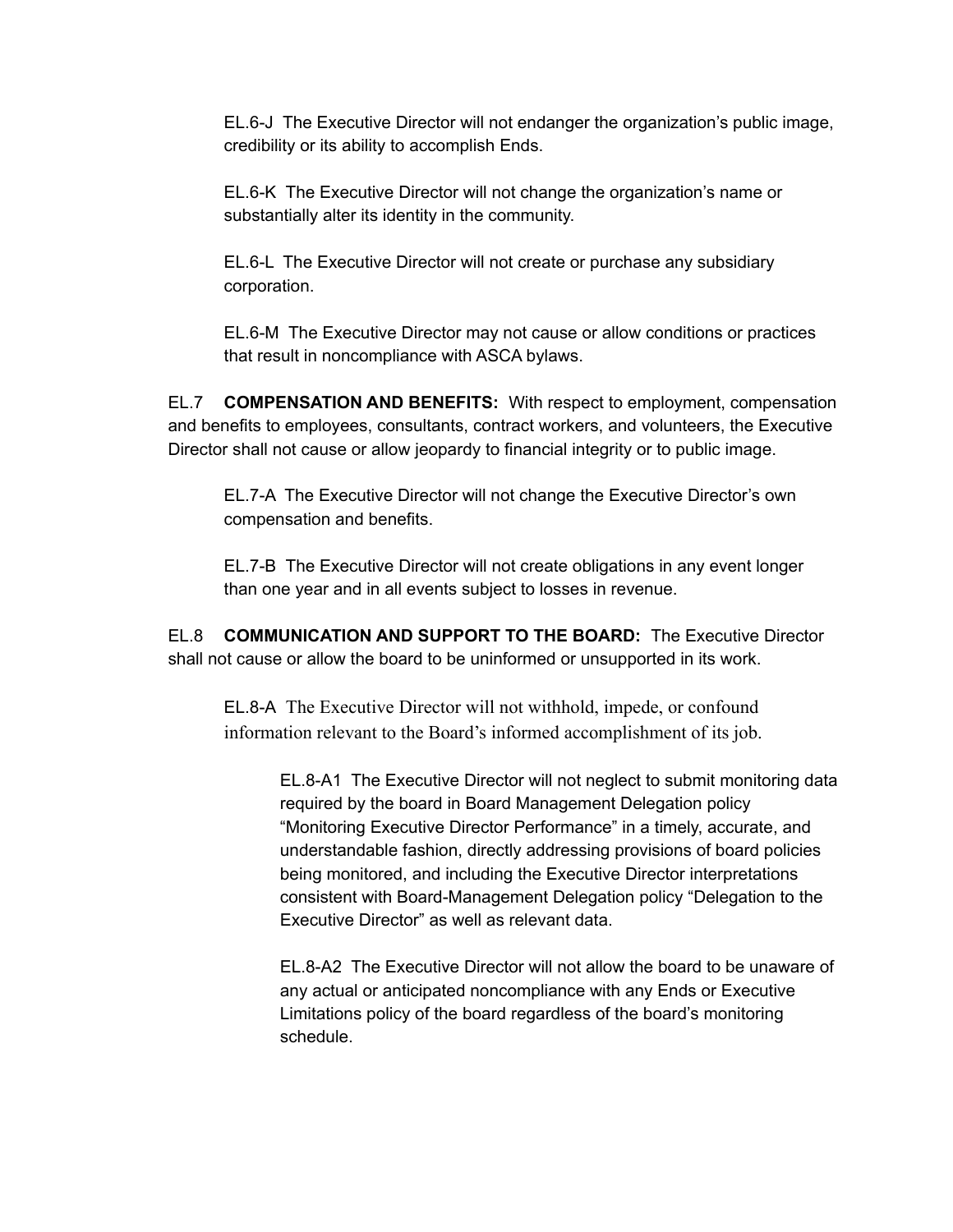EL.8-A3 The Executive Director will not allow the board to be without decision information required periodically by the board or let the board be unaware of relevant trends.

EL.8-A4 The Executive Director will not let the board be unaware of any incidental information it requires including anticipated media coverage, threatened or pending lawsuits, and material internal changes.

EL.8-A5 The Executive Director will not allow the board to be unaware that, in the Executive Director's opinion, the board is not in compliance with its own policies on Governance Process and Board-Management Delegation, particularly in the case of board behavior that is detrimental to the work relationship between the board and the Executive Director.

EL.8-A6 The Executive Director will not allow the Board to be uninformed about the expenditures related to meetings, cost of governance and other expenditures within the governance budget.

EL.8-A7 The Executive Director will not present information in unnecessarily complex or lengthy form or in a form that fails to differentiate among information of three types: monitoring, decision preparation and other.

EL.8-B The Executive Director will not withhold from the board and its processes logistical and clerical assistance.

EL.8-B1 The Executive Director will not allow the board to be without a workable mechanism for official board, officer or committee communications.

EL.8-B2 The Executive Director will not allow the board to be deprived of pleasant and efficient settings and arrangements for board and committee meetings.

EL.8-C The Executive Director will not impede the board's holism, misrepresent its processes and role, or impede its lawful obligations.

EL.8-C1 The Executive Director will not deal with the board in a way that favors or privileges certain board members over others, except when (a) fulfilling individual requests for information or (b) responding to officers or committees duly charged by the board.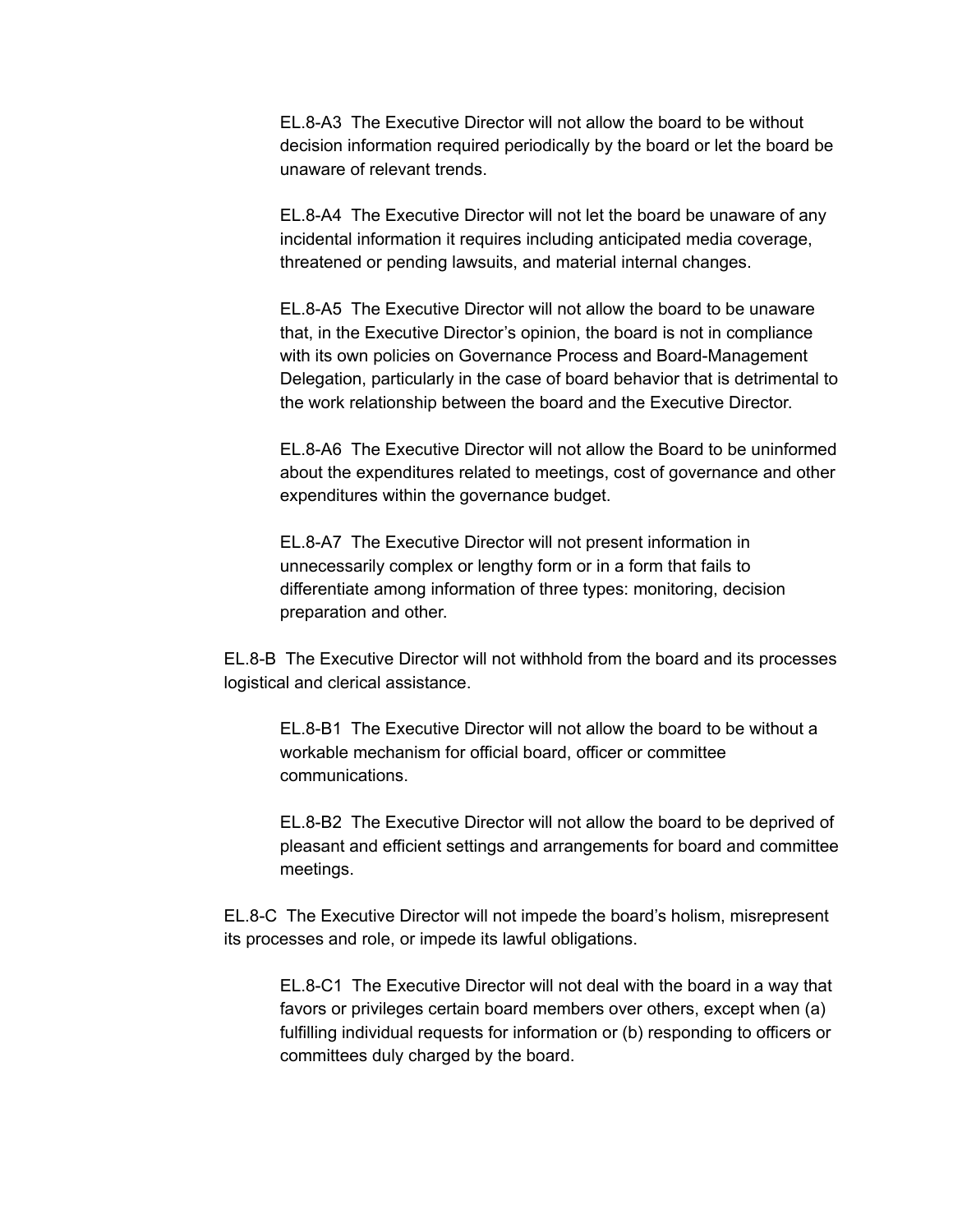EL.8-C2 The Executive Director will not fail to submit to the board a consent agenda containing items delegated to the Executive Director yet required by law, regulation, or contract to be board-approved.

EL.8-C3 The Executive Director will not hinder access to the board for any person who alleges unethical or unlawful action or circumstance in the organization or by its representatives.

EL.9 **ENDS FOCUS OF GRANTS OR CONTRACTS:** The Executive Director may not enter into any grant or contract arrangements that fail to emphasize primarily the production of Ends and, secondarily the avoidance of unacceptable means.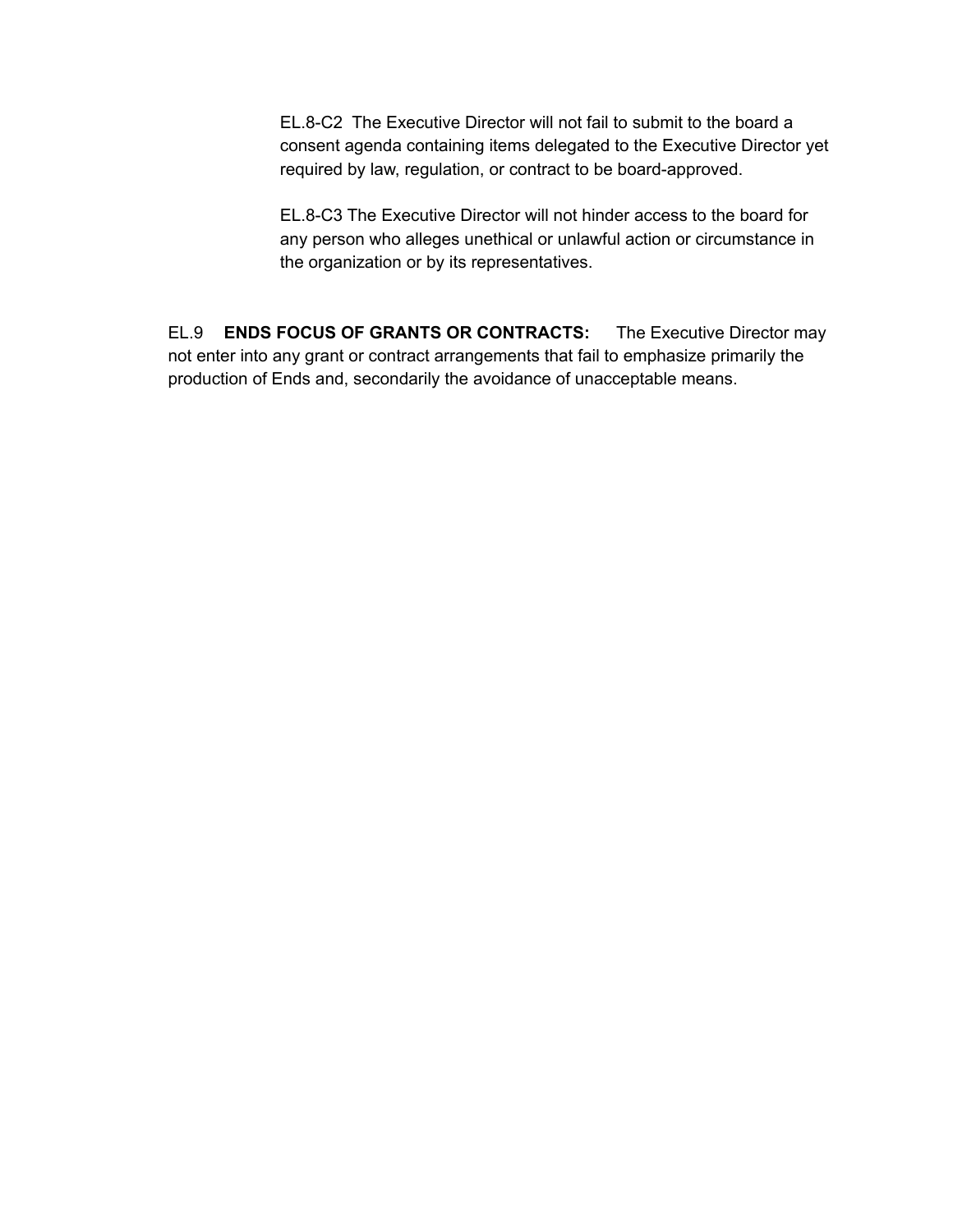#### Governance Process Policies

**GLOBAL GOVERNANCE PROCESS POLICY:** The purpose of the board, on behalf of the membership, is to see to it that the Nebraska School Counselor Association (a) achieves appropriate results for appropriate persons at an appropriate cost (as specified in board Ends policies), and (b) avoids unacceptable actions and situations (as prohibited in board Executive Limitations policies).

GP.1 **GOVERNING STYLE:** The board will govern lawfully with an emphasis on (a) outward vision rather than an internal preoccupation, (b) encouragement of diversity in viewpoints, (c) strategic leadership more than administrative detail, (d) clear distinction of board and executive director roles, (e) collective rather than individual decisions, (f) future rather than past or present, and (g) proactivity rather than reactivity.

GP.1-A The board, not the staff, will be responsible for excellence in governing. The board will be the initiator of policy, not merely a reactor to staff initiatives.

GP.1-B The board will cultivate a sense of group responsibility.

GP.1-B1 The board will not use the expertise of individual board members to substitute for the judgement of the board, although the expertise of individual members may be used to enhance the understanding of the board as a body.

GP.1-B2 The board will allow no officer, individual or committee of the board to hinder or be an excuse for not fulfilling group obligations.

GP.1-C The board will direct, control, and inspire the organization through the careful establishment of board written policies reflecting the board's values and perspectives. The board's major policy focus will be on the intended long-term impacts on the school counseling profession, not on the administrative or programmatic means of attaining those effects.

GP.1-D The board will enforce upon itself whatever discipline is needed to govern with excellence and professionalism. Discipline will apply to matters such as attendance, preparation for meetings, policy making principles, respect of roles, and ensuring the continuance of governance capability. Although the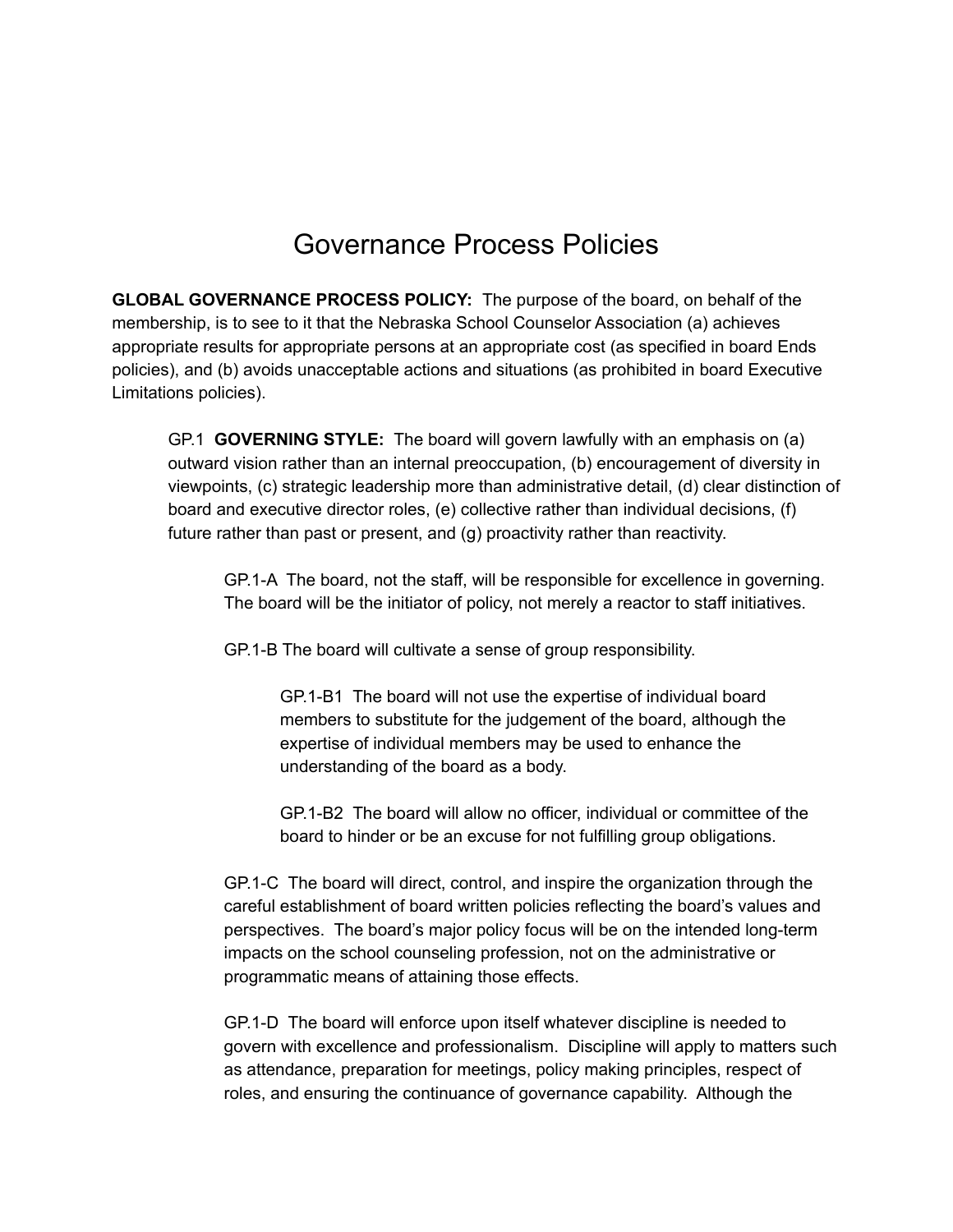board can change its governance process policies at any time, it will scrupulously observe those currently in force.

GP.1-D1 If a board member or the board violates a policy during a board meeting, any board member is obligated to stop the discussion at the point of question and request that the board review any policies that might be violated. The entire board will then review the relevant policies. If there was a policy violation the policy in question will either be revised, or the current action that was deemed in violation of board policy will cease.

GP.1-D2 If a board member believes or is informed that a board member is in violation of a board policy between board meetings:

- a) The board member will contact the Board Chair and discuss the violation.
- b) The Board Chair will contact the board member to discuss the violation.
- c) At the next board meeting, the violation will be reviewed with the entire board, with the primary focus on educating the board through public review.

GP.1-D2i After board review of the violation, the board will conclude one of the following:

- a) There was no violation of board policy.
- b) The board will consider if further education of policy is necessary.
- c) There was violation of board policy but no consequence is given to the board member in violation.
- d) There was violation of board policy and the board member in violation receives a formal reprimand and/or other consequences by the board.
- e) There was a violation of board policy and the board member in violation is removed from the board based on a 2/3 majority vote.

GP.1-D3 A board member believes the Board Chair is in violation of a board policy between board meetings:

- a) The board member will contact the Vice Chair and discuss the violation.
- b) The Vice Chair will contact the Board Chair to discuss the violation.
- c) At the next board meeting, the violation will be reviewed with the entire board, with the primary focus on educating the board through public review.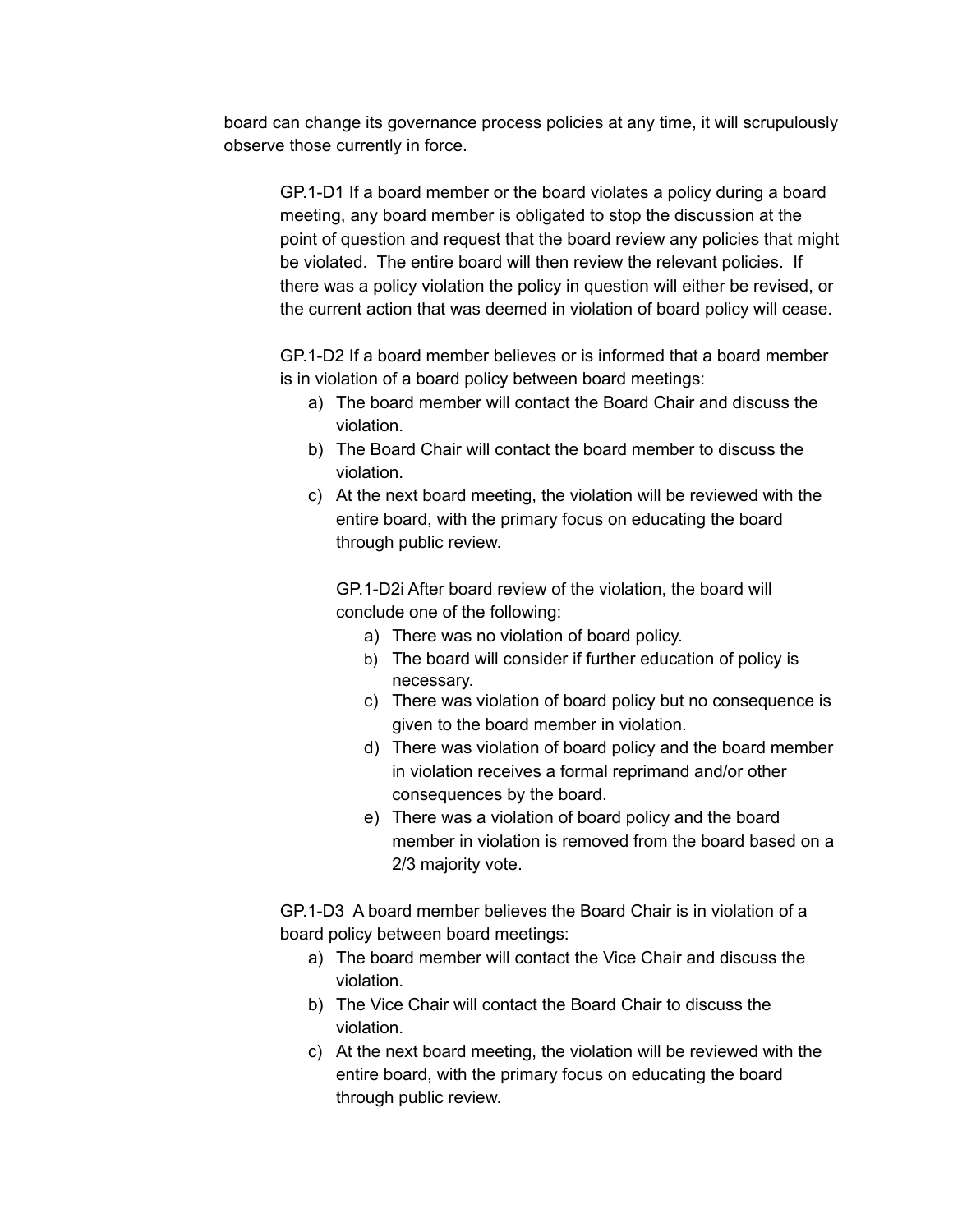GP.1-D3i After board review of the violation, the board will conclude one of the following:

- a) There was no violation of board policy.
- b) The board will consider if further education of policy is necessary.
- c) There was violation of board policy, but no consequences are given to the Board Chair.
- d) There was a violation of board policy and the Board Chair receives a formal reprimand and/or other consequences decided upon by the board.
- e) There was a violation of a board policy and the Board Chair is removed as Board Chair of the NSCA Governing Board but remains a board member based on a majority vote.
- f) There was violation of board policy and the Board Chair is removed from the NSCA Governing Board based on ⅔ majority vote.

GP.1-E Continual board development will include orientation of new board members in the board's governance process and periodic board discussion of process improvement.

GP.1-F The board will monitor and discuss the board's process and performance at each meeting. Self-monitoring will include comparison of board activity and discipline to policies in the Governance Process and Board-Management Delegation categories.

GP.2 - **BOARD JOB DESCRIPTION:** Specific job outputs of the board, as an informed agent of the ownership, are those that ensure appropriate organizational performance.

GP.2-A The board has a direct responsibility to create and sustain a link between the ownership and the operational organization.

GP.2-A1 The board understands the owners' priorities and expectations of ends issues.

GP.2-A2 The owners understand the board's approach to governance.

GP.2-B The board will provide written governing policies that realistically address the broadest levels of all organizational decisions and situations.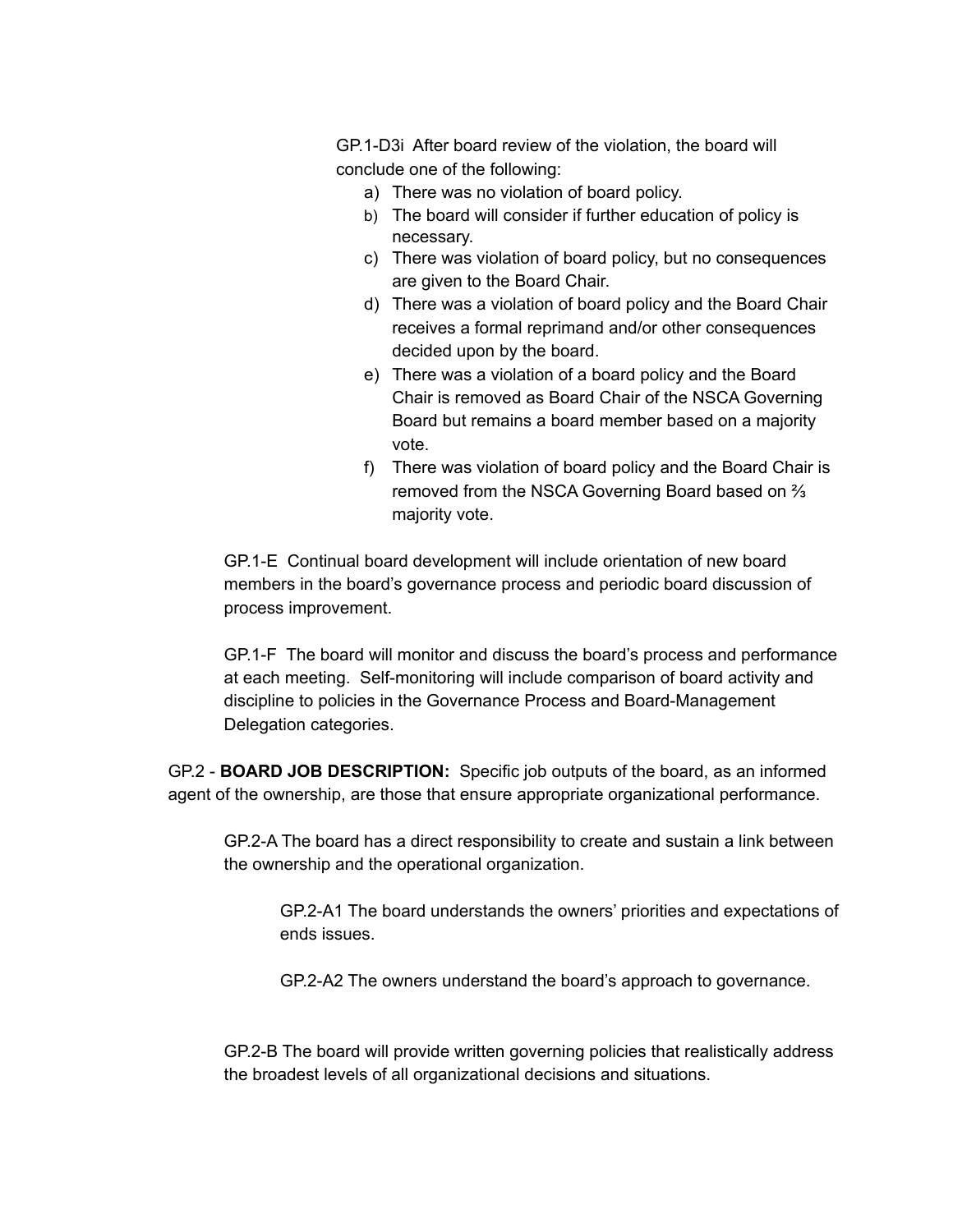GP.2-B1 Ends: Organizational products, impacts, benefits, outcomes, recipients and their relative worth (what good for which recipients at what value/priority).

GP.2-B2 Executive Limitation: Constraints on executive authority that establish the professional and ethical boundaries within which all executive activity and decisions must take place.

GP.2-B3 Governance Process: Specification of how the board conceives, carries out, and monitors its own tasks.

GP.2-B4 Board-Management Delegation: How power is delegated and its proper use monitored including: the executive director role, authority, and accountability.

GP.2-C The board has direct responsibility to ensure successful organizational performance on Ends and Executive Limitations.

GP.3 **AGENDA PLANNING:** To accomplish its job products with a governance style consistent with board policies, the board will follow an annual agenda that (a) completes a re-exploration of Ends policies annually and (b) continually improves board performance through board education and enriched input and deliberation.

GP.3-A Administrative planning and budgeting will facilitate the accomplishment of a one year segment of the Board's most recent statement of the long term Ends. The cycle will coincide with the fiscal year.

GP.3-B The Board's development of its agenda for the next year will occur at the last meeting of the year and include the input of incoming Board Members.

GP.3-B1 At the last meeting of the year, consultations with selected groups in the ownership or other methods of gaining ownership input will be determined and scheduled, as much as possible, for the year.

GP.3-B2 At the last meeting of the year, education to improve Governance and to facilitate development of End policies, such as presentations by organizational, educational and school counseling experts; advocacy groups, or staff, will be determined for the year.

GP.3-C Board meeting will adhere to the following board agenda structure:

- a) Call to Order
- b) Attendance
- c) Policy Governance Education/Rehearsal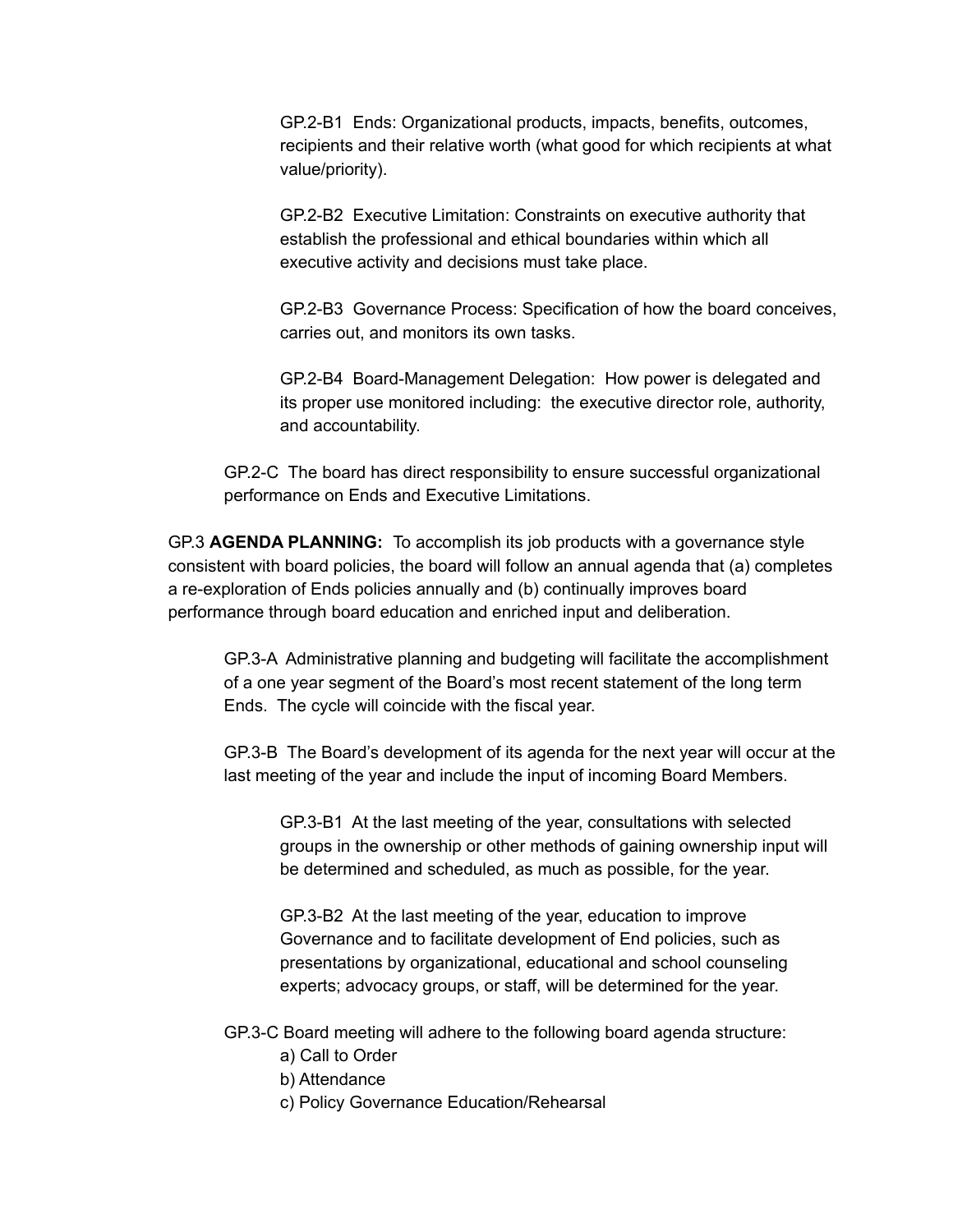- d) Consent Agenda/Informational Items
- e) Monitoring Reports
- f) Board self-monitoring
- g) Ends discussion
- h) Next meeting
- i) Board Meeting Evaluation
- j) Adjournment

GP.3-C1 Content of meeting discussion will focus on issues that clearly belong to the board to decide or to monitor, according to board policy.

GP.3-C2 Information that is for neither monitoring performance nor board decisions will be avoided or minimized and noted as such.

GP.3-C3 Deliberation will be fair, open, and thorough, but also timely, orderly, and kept to the point.

GP.3-D Executive Director remuneration will be decided during the last meeting of the fiscal year after a review of monitoring reports received in the last year.

GP.3-E The Board Chair, Vice Chair and Secretary will be selected no later than the last meeting of the fiscal year. These positions will only be available to Board members who have had at least one year of experience on the Board.

GP.4 **BOARD CHAIR'S ROLE:** The Board Chair, a specially empowered member of the board, assures the integrity of the board's process and, secondarily, occasionally represents the board to outside parties. In the absence of the Board Chair, the Vice Chair will assume the role of the Board Chair.

GP.4-A The assigned result of the Board Chair's job is that the board behaves consistently with its own rules and those legitimately imposed upon it from outside the organization.

GP.4-B The authority of the Board Chair consists of making decisions that fall within topics covered by board policies on Governance Process and Board-Management Delegation, with the exception of (a) employment or termination of an Executive Director and (b) where the board specifically delegates portions of this authority to others. The Board Chair is authorized to use any reasonable interpretation of the provisions in these policies.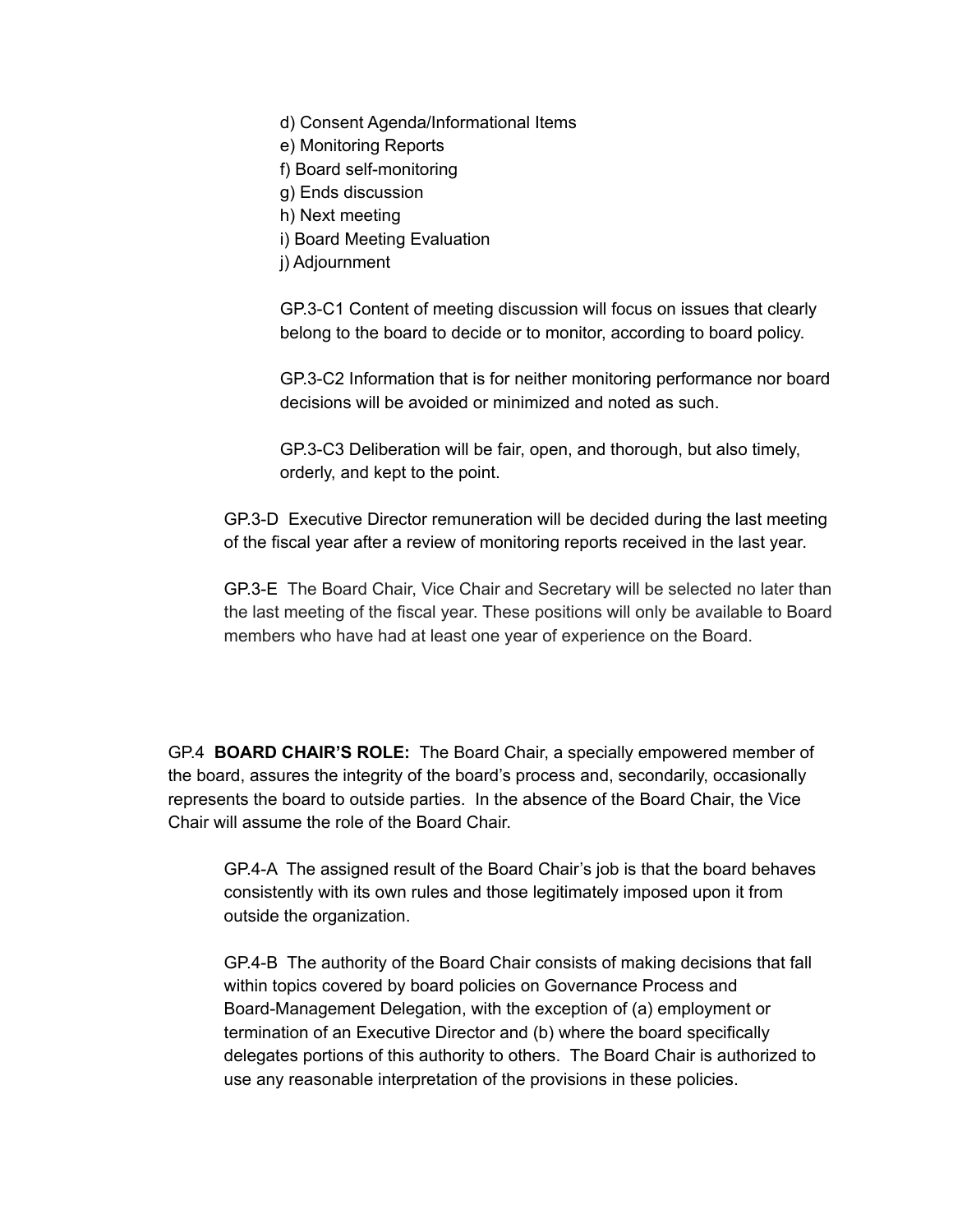GP.4-B1 The Board Chair is empowered to chair board meetings with all the commonly accepted power of that position, such as ruling and recognizing.

GP.4-B2 The Board Chair has no authority to make decisions about policies created by the board within Ends and Executive Limitations policy areas. Therefore, the Board Chair has no authority to supervise or direct the Executive Director.

GP.4-B3 The Board Chair may represent the board to outside parties in announcing board-stated positions and in stating Board Chair decisions and interpretations within the area delegated to that role.

GP.4-B4 The Board Chair may delegate his/her authority, but remains accountable for its use.

GP.4-B5 The board chair will distribute executive director and board self-monitoring report evaluations to be completed by the board members four weeks prior to the board meetings. The board chair will compile and distribute monitoring report evaluations one week prior to board meetings.

GP.5 **SECRETARY'S ROLE:** The secretary is an officer whose purpose is to ensure the integrity of the board's documents.

> GP.5-A The assigned result of the secretary's job is to see to it that all board documents and filings are accurate and timely.

GP.5-A1 Policies will be current in their reflection of board decisions. Decisions upon which no subsequent decisions are to be based, such as consent agenda decisions, motions to adjourn, and staff or board member recognitions need not be placed in policy.

GP.5-A2 Policies will rigorously follow Policy Governance principles.

GP.5-A3 Bylaws elements necessary for legal compliance and for consistency with the principles of Policy Governance will be known to the board.

GP.5-A4 Requirements for format, brevity, and accuracy of board minutes will be known to the Executive Director.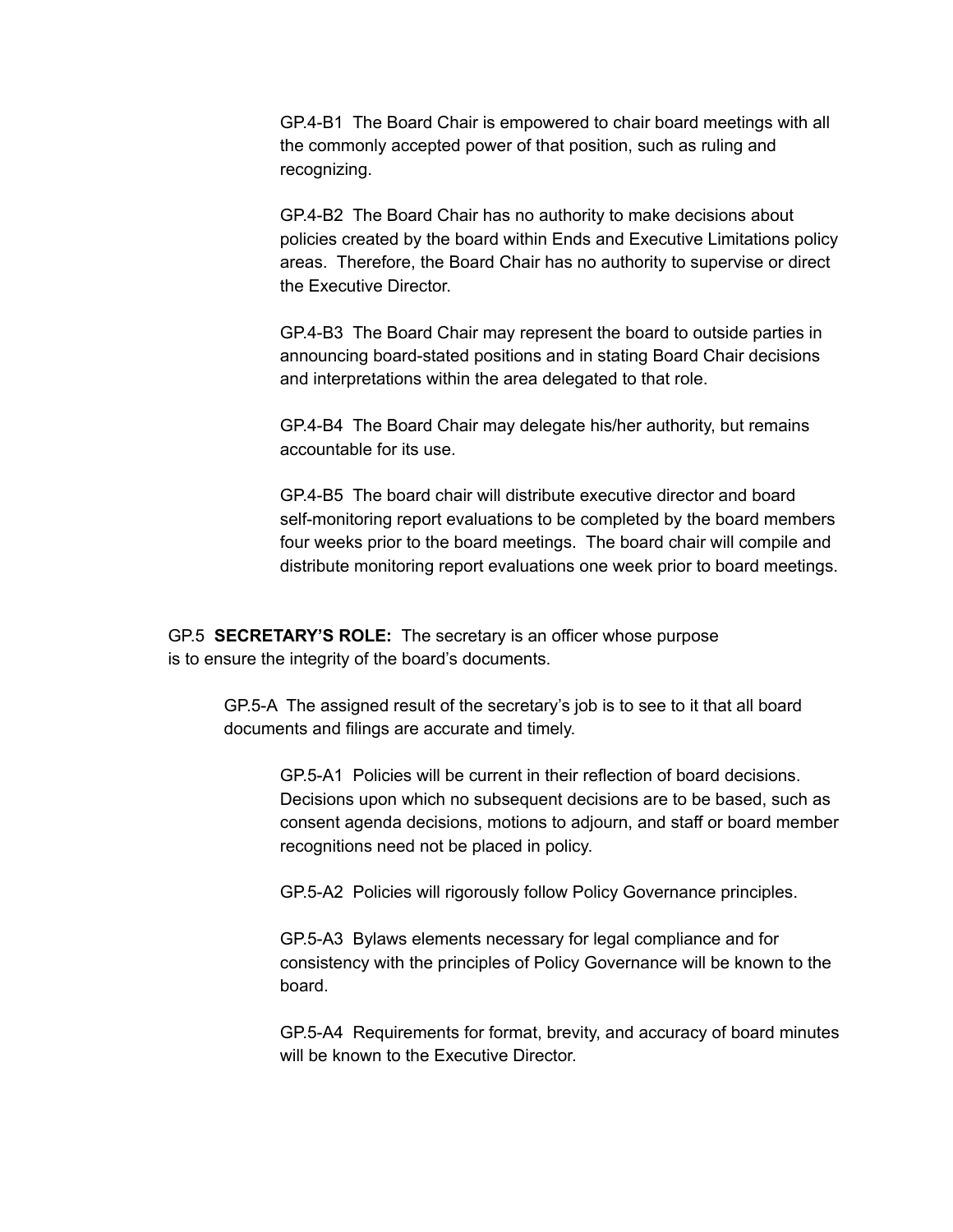GP.6 **BOARD MEMBERS' CODE OF CONDUCT:** The board commits itself and its members to ethical, businesslike, and lawful conduct, including proper use of authority and appropriate decorum when acting as board members.

GP.6-A Members must have loyalty to the ownership, unconflicted by loyalties to other organizations or individuals, including staff or other board members.

GP.6-B Members must avoid conflict of interest with respect to their fiduciary responsibility.

GP.6-B1 There will be no self-dealing or business by a member with the organization. Members will annually disclose their involvements with other organizations, with vendors, or any associations that might be or might reasonably be seen as being a conflict.

GP.6-B2 When the board is to decide upon an issue about which a member has an unavoidable conflict of interest, that member shall withdraw without comment not only from the vote but also from the deliberation.

GP.6-B3 Board members will not use their board position to obtain employment in the organization for themselves, family members, or close associates. A board member who applies for employment must first resign from the board.

GP.6-C Board members may not attempt to exercise individual authority over the organization.

GP.6-C1 Board members' interaction with the Executive Director or with staff must recognize the lack of authority vested in individuals except when explicitly board authorized.

GP.6-C2 Board members' interaction with public, press, or other entities must recognize the same limitation and the inability of any board member to speak for the board except to repeat explicitly stated board decisions.

GP.6-C3 Except for participation in board deliberation about whether the Executive Director has achieved any reasonable interpretation of board policy, board members will not express individual judgments of performance of employees or the Executive Director.

GP.6-D Board members will respect the confidentiality appropriate to issues of a sensitive nature.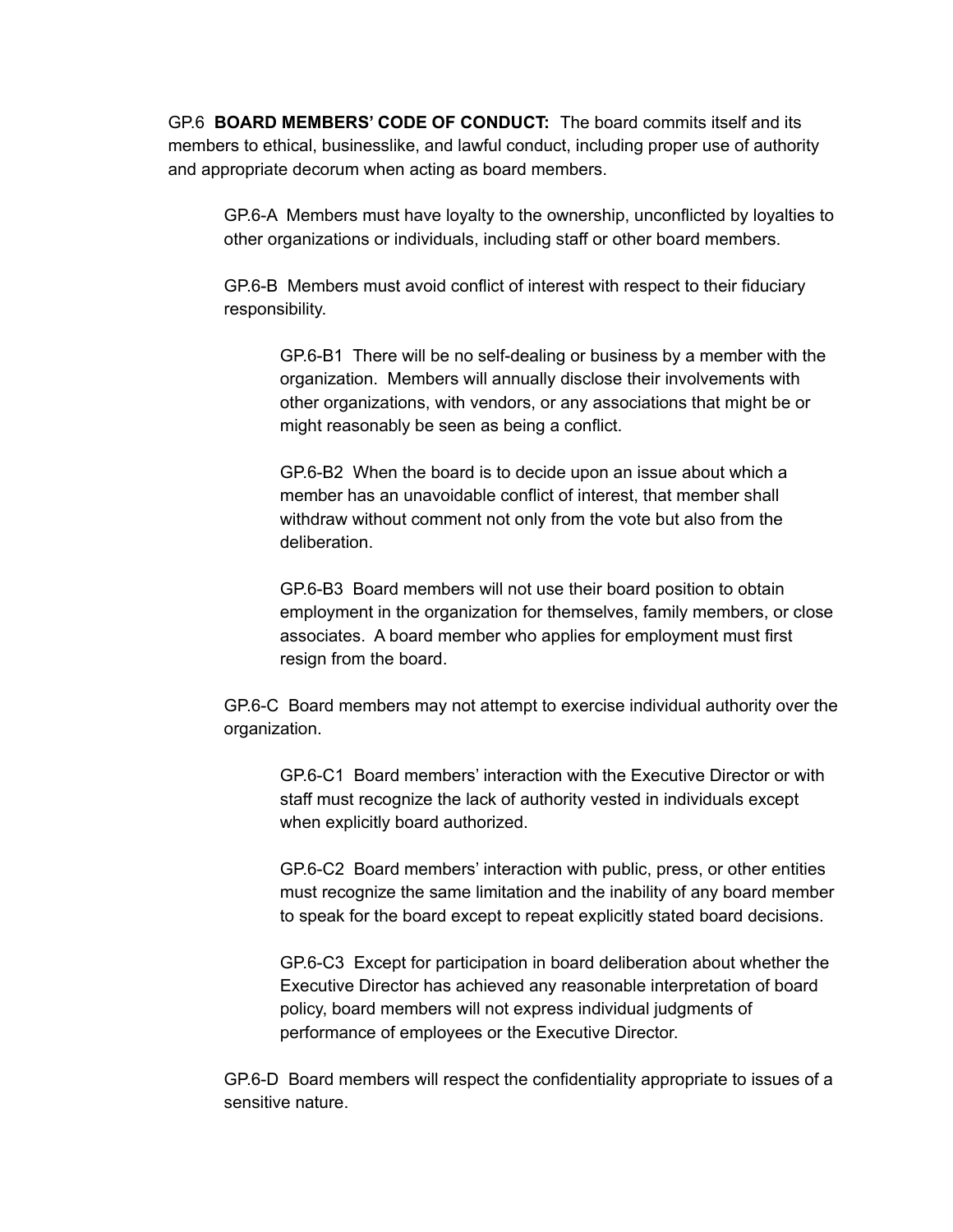GP.6-E Board members will be properly prepared for board deliberation.

GP.6-E1 The board will complete and return board self-monitoring reports and executive director monitoring reports two weeks ahead of board meetings.

GP.6-F Board members will support the legitimacy and authority of the final determination of the board on any matter, irrespective of the member's personal position on the issue.

GP.6-G Board members may be asked by the staff to contribute as an operational volunteer not to exceed 20 hours each year.

GP.7 **BOARD COMMITTEE PRINCIPLES:** Board committees, when used, will reinforce the job of the board as a whole and never interfere with delegation from board to Executive Director. A committee is a board committee only if its existence and charge come from the board, regardless of whether board members serve on the committee. The only board committees are those that are set forth in this policy or those created by the board. Unless otherwise stated, a committee ceases to exist as soon as its task is complete. The Board Chair and Vice Chair recommend board members of the board committees after soliciting preferences from the board members. Members of committees are appointed by the Board.

GP.7-A Board committees are to help the board do its job, not to help or advise the staff. Committees ordinarily will assist the board by preparing policy alternatives and implications for board deliberation. In keeping with the board's broader focus, board committees will normally not have direct dealings with current staff operations.

GP.7-B Board committees may not speak or act for the board except when formally given such authority for specific and time-limited purposes. Expectations and authority will be carefully stated in order not to conflict with authority delegated to the Executive Director.

GP.7-C Board committees cannot exercise authority over paid or volunteer staff. Because the Executive Director works for the full board, he or she will not be required to obtain approval of a board committee before an executive action.

GP.7-D Board committees are to avoid over-identification with organizational parts rather than the whole. Therefore, a board committee that has helped the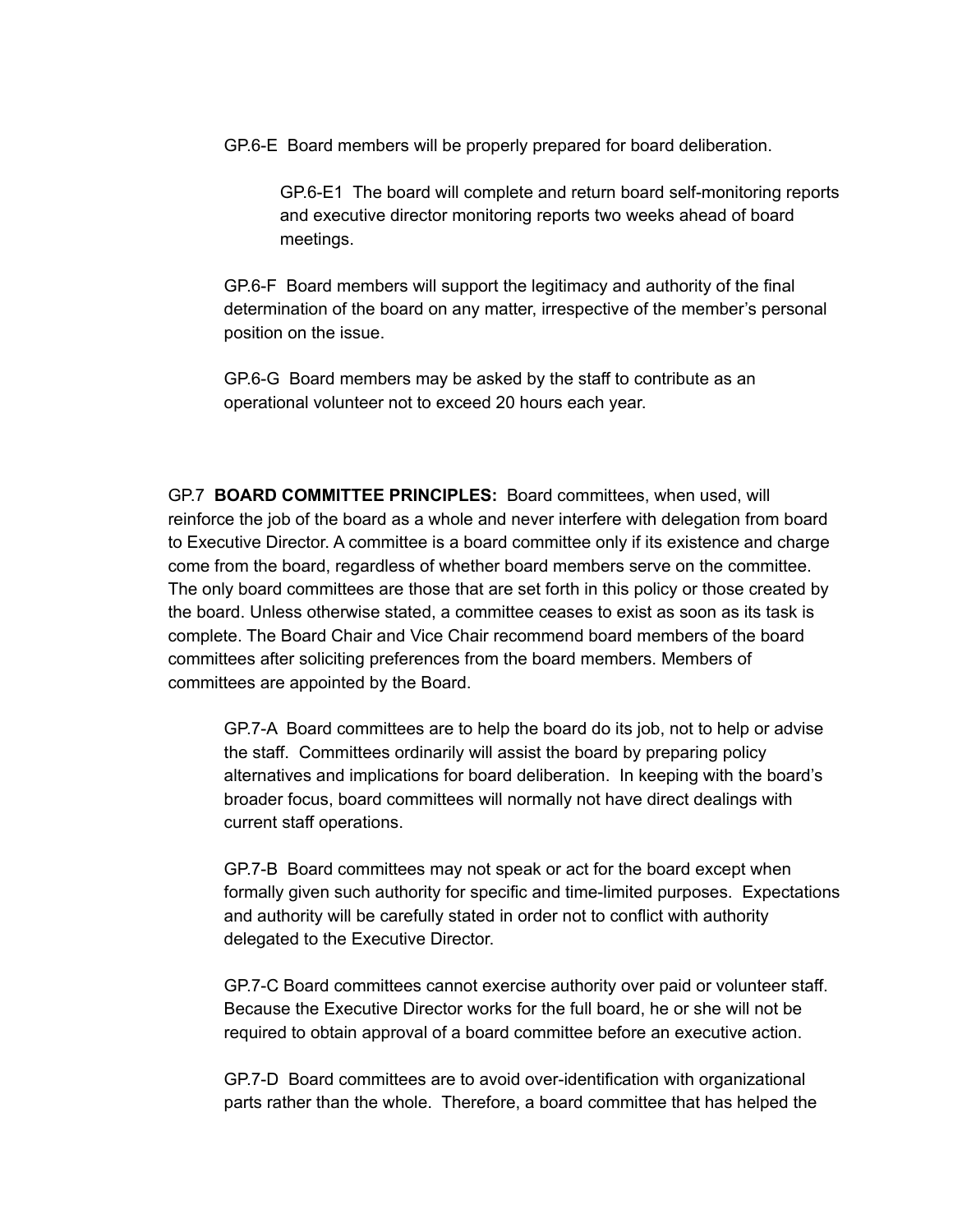board create policy on some topic will not be used to monitor organizational performance on that same subject.

GP.7-E Outside of the three standing committees, committees will be used sparingly and ordinarily in an ad hoc capacity.

GP.7-F This policy applies to any group that is formed by board action, whether or not it is called a committee and regardless of whether the group includes board members. It does not apply to committees formed under the authority of the Executive Director

GP.7-G The Nominations and Elections Committee is appointed to serve a one year term and may be reappointed.

GP.7-G1 The Nominations and Elections Committee facilitates the selection and election of qualified candidates for the NSCA Governing Board and performs duties as directed.

> GP.7-G1a Candidates must complete Policy Governance training before officially being placed on the ballot.

GP.7-G1b The board will place on the ballot at least 1 more candidate than the minimum number of open positions and a maximum of 5 more candidates than the number of open Positions.

GP.7-G1c Candidates must be an active member of NSCA and will join ASCA (if not previously a member) upon joining the board.

GP.7-G1d NSCA members receive application instructions electronically. The Nominations and Elections Committee screens candidate application materials and conducts interviews of the selected finalists to be placed on the ballot. The entire board reviews the suggested candidates and votes to accept the nominees to be placed on the official ballot.

GP.7-G1e NSCA members are given one week to vote electronically for new board members. New board members will be elected by the end of May.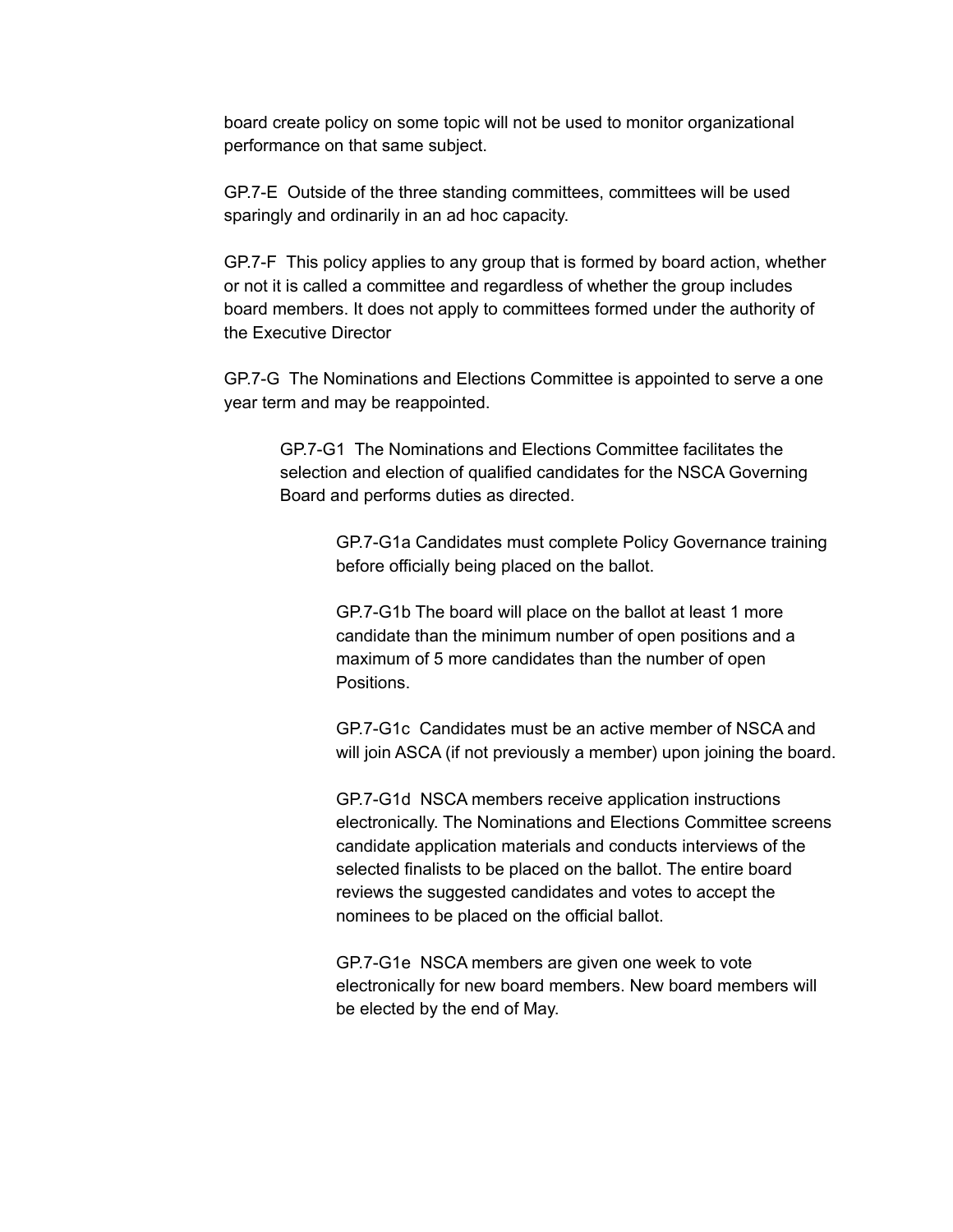GP.7-G3 The Nominations and Elections Committee consists of NSCA members and must include at least two board members.

GP.7-G4 Candidates for the Governing Board shall not serve on the Nominations and Elections Committee during the time of their candidacy. Board members on the Nominations and Elections Committee who decide to seek another board term must resign from the committee as soon as their intentions are made known to NSCA's Governing Board.

GP.7-H The Bylaw Review Committee is appointed to serve a one year term and may be reappointed.

GP.7-H1 The NSCA Bylaw Review Committee reviews the NSCA Bylaws annually to ensure they meet the needs of the Association and are in compliance with Policy Governance. The Bylaw Review Committee performs other duties as directed.

GP.7-H2 Members of the Bylaw Committee have completed NSCA leadership training and are knowledgeable about Policy Governance and bylaws.

GP.7-H3 The Bylaw Review Committee consists of NSCA members and must include at least two board members.

GP.7-H4 The Bylaw Review Committee reviews the NSCA Board Policy Manual to ensure NSCA policies align with NSCA and ASCA Bylaw.

GP.7-H5 The Bylaw Review Committee reviews amendments proposed by the Governing Board to ensure that any proposed revisions are not in conflict with existing Bylaw provisions.

GP.7-I The Financial Audit Committee is appointed to serve a one year term and may be reappointed.

GP.7-I1 The Financial Audit Committee is established to support the Governing Board in fulfilling its fiduciary responsibility.

GP.7-I2 Members of the Financial Audit Committee have completed NSCA leadership training and are knowledgeable about Policy Governance and NSCA's financial goals.

GP.7-I3 The Financial Audit Committee consists of NSCA members and must include at least three board members.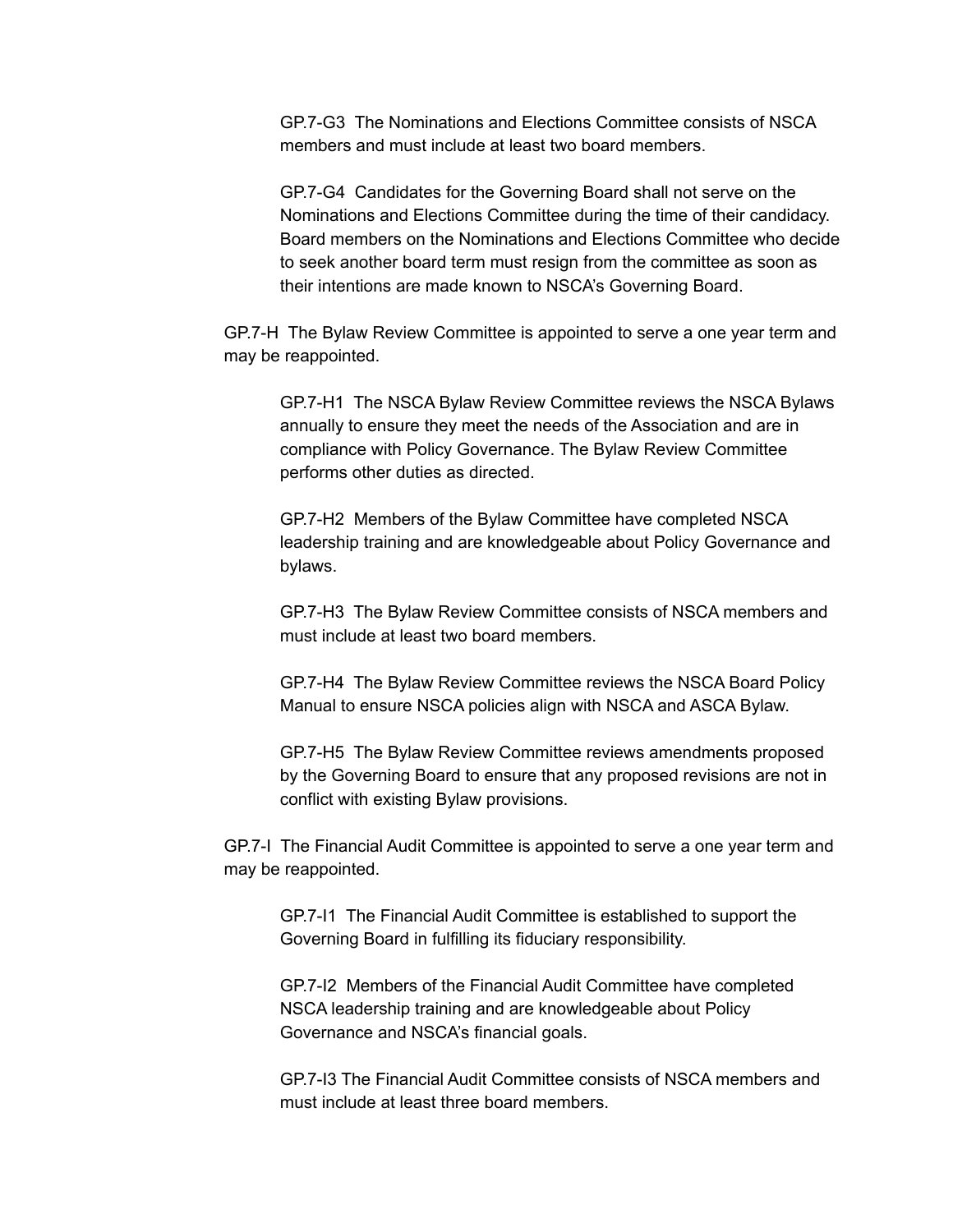GP.7-I3A One of the board members will serve as the Financial Audit Committee chair and act as the liaison between the Governing Board and operational organization of NSCA.

GP.7-I4 The Financial Audit Committee will review quarterly financial statements, perform a yearly internal audit of NSCA finances and tax reports (Form 990), and review internal control and accountability policies for NSCA and recommend appropriate revisions.

GP.8 **COST OF GOVERNANCE:** Because poor governance costs more than learning to govern well, the board will invest in its governance capacity.

GP.8-A Board skills, methods, and supports will be sufficient to ensure governing with excellence.

GP.8-A1 Training and retraining will be used liberally to orient new members and candidates for membership, as well as to maintain and increase existing members' skills and understanding.

GP.8-A2 Outside monitoring assistance will be arranged so that the board can exercise confident control over organizational performance. This may include, but is not limited to financial audit.

GP.8-A3 Outreach mechanisms will be used as needed to ensure the board's ability to listen to owner viewpoints and values.

GP.8-B Costs will be prudently incurred, though not at the expense of endangering the development and maintenance of superior capability.

> GP.8-B1 NSCA will pay for one hotel room per board member who travels more than 30 miles who attend board required events. Events include but are not limited to evening board meetings, board meetings that last more than one day, annual school counselor academy, and ASCA's Delegate Assembly and Leadership Development Institute.

> > GP.8-B1a NSCA will pay a board member choosing to share a hotel room a stipend equal to 25% of the cost of the hotel room before taxes.

GP.8-B2 NSCA will reimburse board members for meals not already included at the official board required events at the government per diem rate.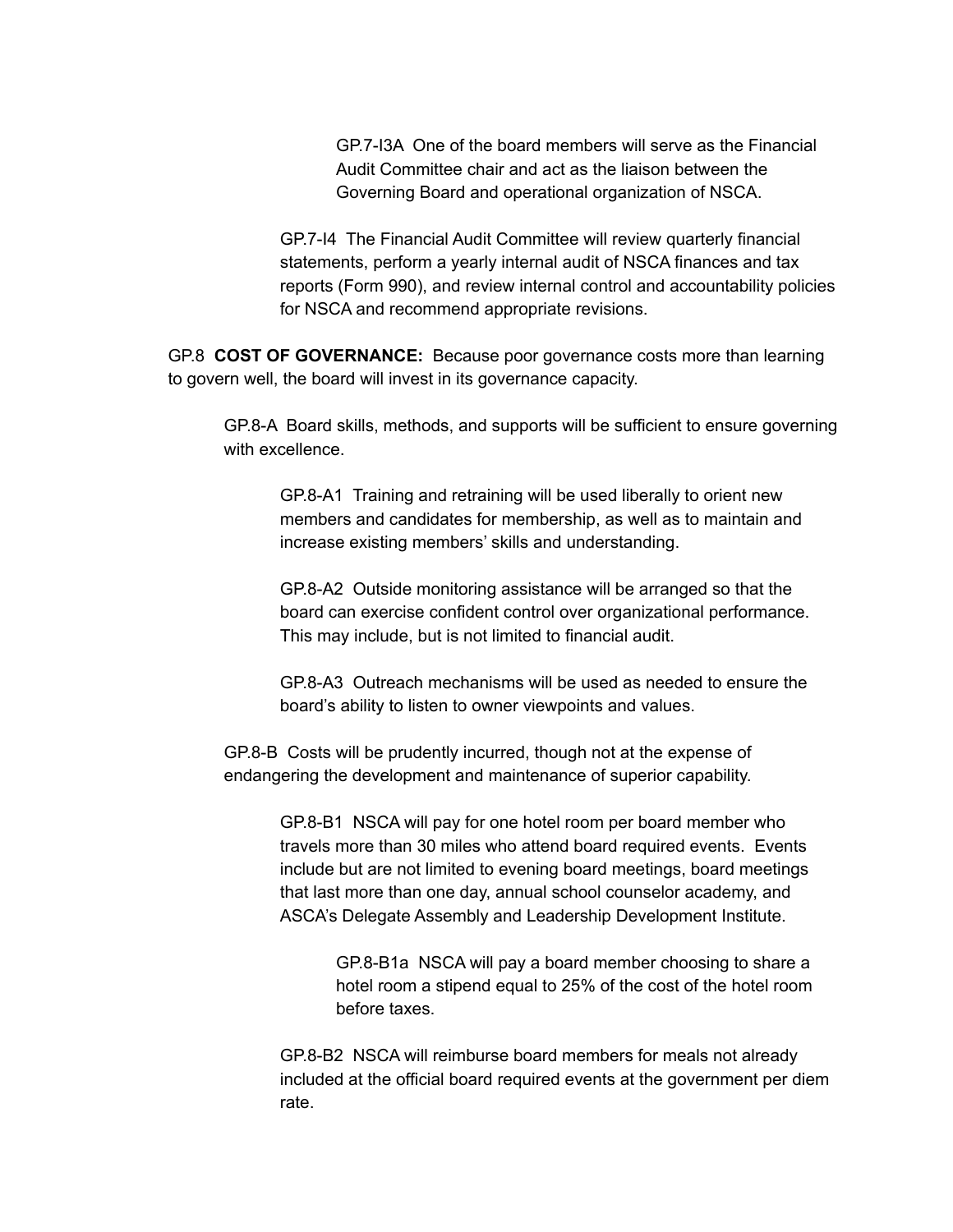GP.8-B3 NSCA will pay for board travel to board required events either IRS mileage rate or coach airfare, whichever is least expensive. Reimbursable coach airfare will be the least expensive option factoring in required time of travel and not exceeding 1 layover when at all possible.

GP.8-B3a The board asks that the executive director make air travel reservations for board members unless the board member specifically asks to book their own. In the case of a board member wanting to book their own air travel, they will ask the executive director to provide a maximum reimbursement amount for airfare before making their air travel reservations. If the board member disagrees with the reimbursement amount for the airfare, he/she may ask the Board Chair to set the maximum reimbursement amount for the airfare.

GP.8-B3b When a board member flies to an event, NSCA will pay for ground transportation between the airport and the hotel as well as any other ground transportation required for conducting NSCA business.

GP.3-B3c When flying board members will be reimbursed the cost of 1 checked bag or 1 carry-on bag.

GP.8-B4 NSCA will pay board member registration fees for events required by the board. These events include but are not limited to the NSCA School Counselor Academy.

GP.8-B5 Board members will submit reimbursement requests within 30 days of the incurred expenses.

GP.8-B6 NSCA will reimburse Board members up to \$10 per day for parking at required NSCA events including airport parking when flying.

GP.8-C The board will develop its governance budget for the next fiscal year during the last quarterly meeting.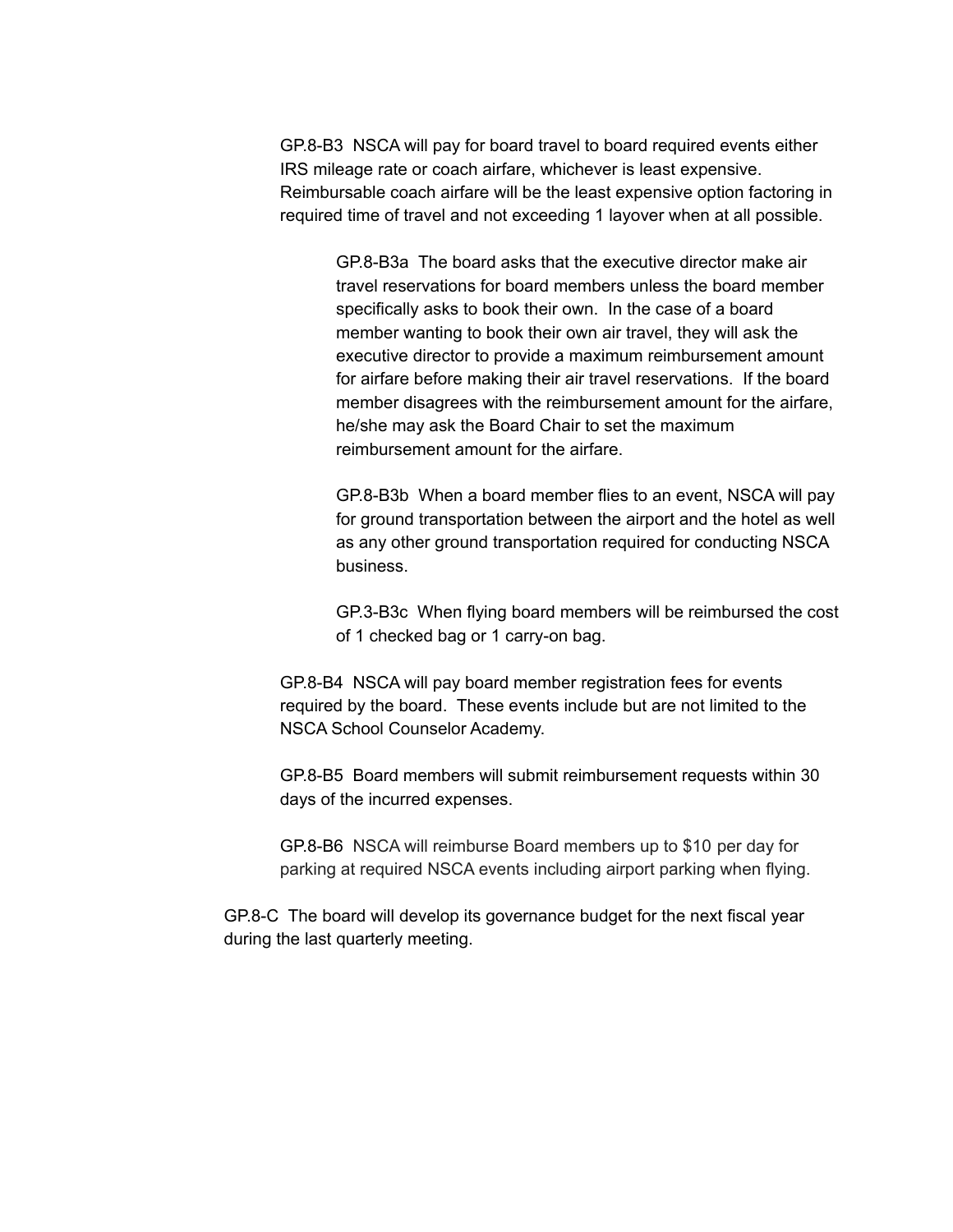#### Board-Management Delegation Policies

**GLOBAL BOARD-MANAGEMENT DELEGATION POLICY:** The board's sole official connection to the operational organization, its achievements and conduct will be through a chief executive officer, titled the executive director.

BMD.1 **UNITY OF CONTROL:** Only officially passed motions of the board that make or amend Executive Limitation or Ends are binding on the Executive Director.

BMD.1-A Decision or instructions of individual board members, officers, or committees are not binding on the Executive Director except in rare instances when the board has specifically authorized such exercise of authority.

BMD.1-B In the case of board members or committees requesting information or assistance without board authorization, the Executive Director can refuse such requests that require, in the Executive Director's opinion, a material amount of staff time or funds, or are disruptive.

BMD.2 **ACCOUNTABILITY OF THE EXECUTIVE DIRECTOR:** The Executive Director is the board's only link to operational achievement and conduct, so that all authority and accountability of staff, as far as the board is concerned, is considered the authority and accountability of the Executive Director.

BMD.2-A The board will never give instructions to persons who report directly or indirectly to the Executive Director.

BMD.2-B The board will not evaluate, either formally or informally, any staff other than the Executive Director.

BMD.2-C The board will view Executive Director performance as identical to organizational performance, so that organizational accomplishment of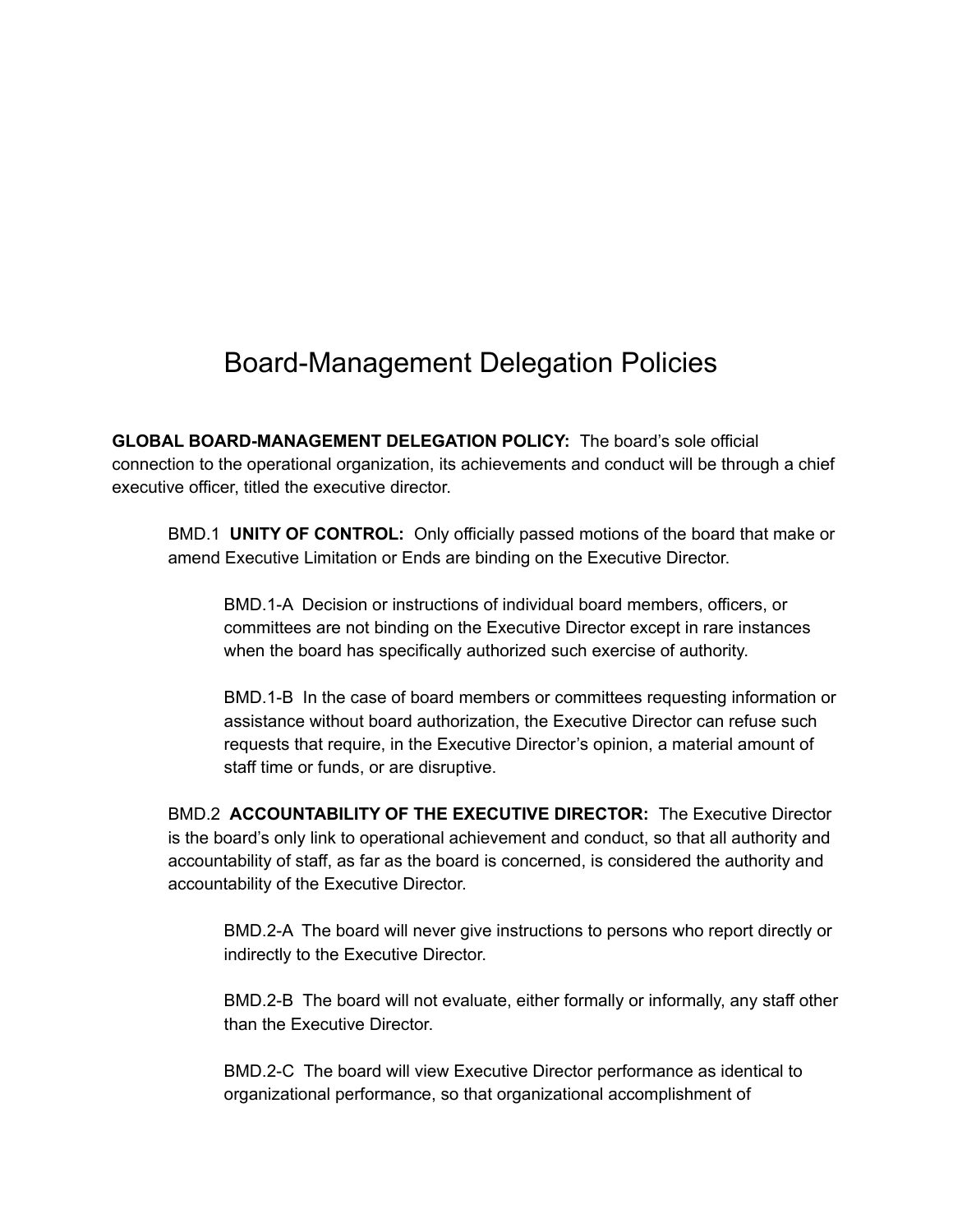board-stated Ends and avoidance of board-proscribed means will be viewed as successful Executive Director performance.

BMD.3 **DELEGATION TO THE EXECUTIVE DIRECTOR:** The board will instruct the Executive Director through written policies that prescribe the organizational Ends to be achieved, and proscribe organizational situations and actions to be avoided, allowing the Executive Director to use any reasonable interpretation of these policies.

BMD.3-A The Board will develop policies instructing the Executive Director to achieve specified results, for specified recipients at a specified relationship between worth and results. These policies will be developed systematically from the broadest, most general level to more defined levels, and will be called Ends policies. All issues that are not Ends issues as defined above are Means issues and thus are the responsibility of the Executive Director and not the Board.

BMD.3-B The board will develop policies that limit the latitude the Executive Director may exercise in choosing the organizational means. These limiting policies will describe those practices, activities, decisions, and circumstances that would be unacceptable to the board even if they were to be effective. These policies will be developed systematically from the broadest, most general level to more defined levels, and they will be called Executive Limitations policies. The board will never prescribe organizational means delegated to the Executive Director.

BMD.3-C Below the global level, a single limitation at any given level does not limit the scope of any foregoing level.

BMD.3-D Below the global level, the aggregate of limitations on any given level may embrace the scope of the foregoing level, but only if justified by the Executive Director to the board's satisfaction.

BMD.3-E As long as the Executive Director uses any reasonable interpretation of the board's Ends and Executive Limitations policies, the Executive Director is authorized to establish all further policies, make all decisions, take all actions, establish all practices, and develop all activities. Such decisions of the Executive Director shall have full force and authority as if decided by the board.

BMD.3-F The board may change its Ends and Executive Limitations policies, thereby shifting the boundary between board and Executive Director domains. By doing so, the board changes the latitude of choice given to the Executive